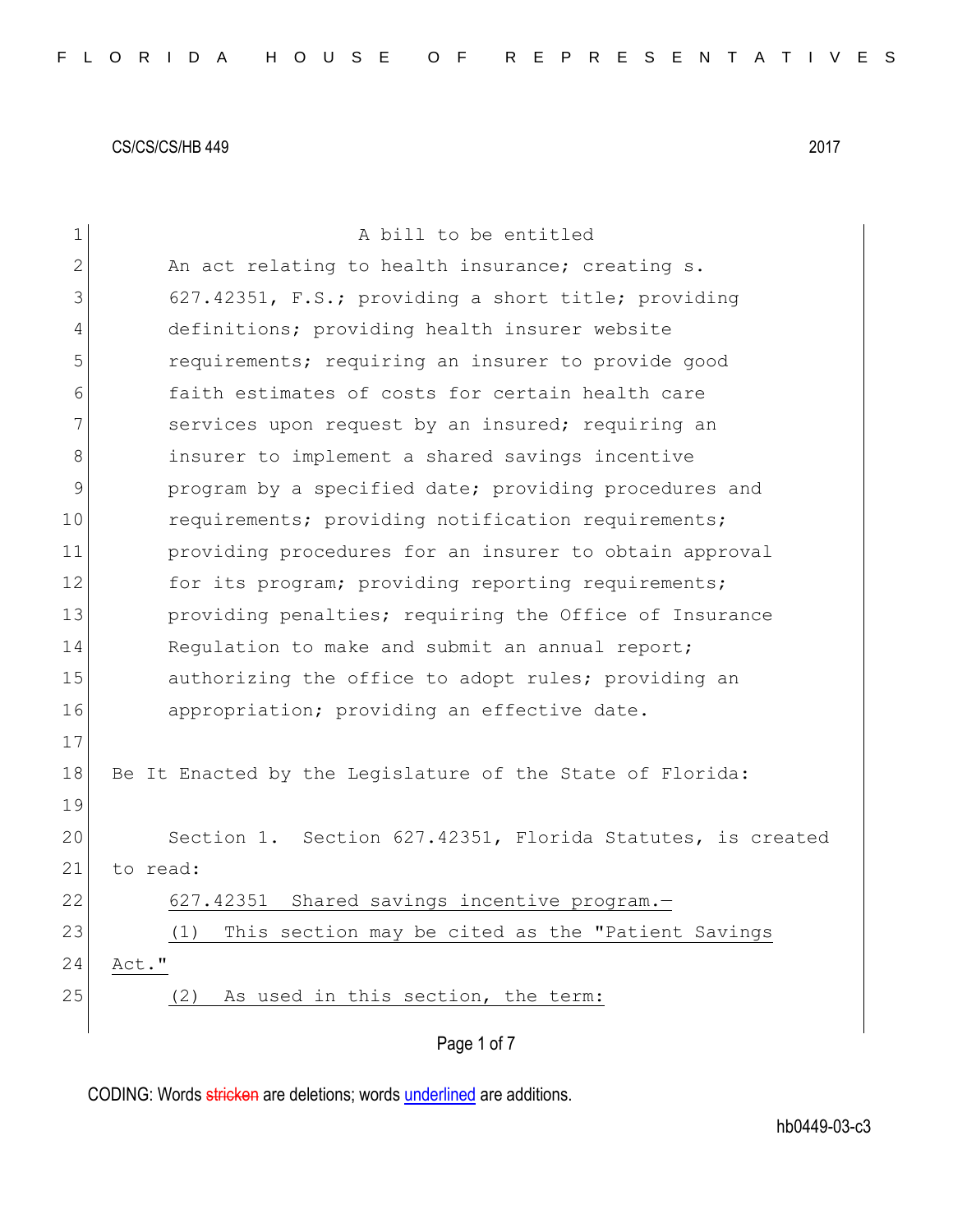| 26     | (a) "Average price" means the average amount paid to an          |
|--------|------------------------------------------------------------------|
| 27     | in-network health care provider for a shoppable health care      |
| 28     | service within a 1-year period or as determined by another       |
| 29     | method approved by the office.                                   |
| 30     | (b) "Contracted amount" means the amount agreed to be paid       |
| 31     | by the health insurer pursuant to a policy, contract, or         |
| 32     | certificate of insurance to a health care provider for shoppable |
| 33     | health care services covered by the policy, contract, or         |
| 34     | certificate of insurance, including any facility fees charged by |
| 35     | the provider.                                                    |
| 36     | (c) "Health care provider" means a hospital, ambulatory          |
| 37     | surgical center, and other medical facility licensed under       |
| 38     | chapter 395; a home health agency licensed under chapter 400; a  |
| 39     | physician licensed under chapter 458; a physician assistant      |
| 40     | licensed under chapter 458 or chapter 459; an osteopathic        |
| 41     | physician licensed under chapter 459; a chiropractic physician   |
| 42     | licensed under chapter 460; a podiatric physician licensed under |
| 43     | chapter 461; a naturopath licensed under chapter 462; a dentist  |
| 44     | licensed under chapter 466; nurses licensed under part I of      |
| 45     | chapter 464; a midwife licensed under chapter 467; an            |
| 46     | occupational therapist licensed under chapter 468; radiological  |
| 47     | personnel certified under chapter 468; a clinical laboratory     |
| $4\,8$ | licensed under chapter 483; a physical therapist and a physical  |
| 49     | therapist assistant licensed under chapter 486; a blood bank,    |
| 50     | plasma center, industrial clinic, and renal dialysis facility;   |
|        |                                                                  |

# Page 2 of 7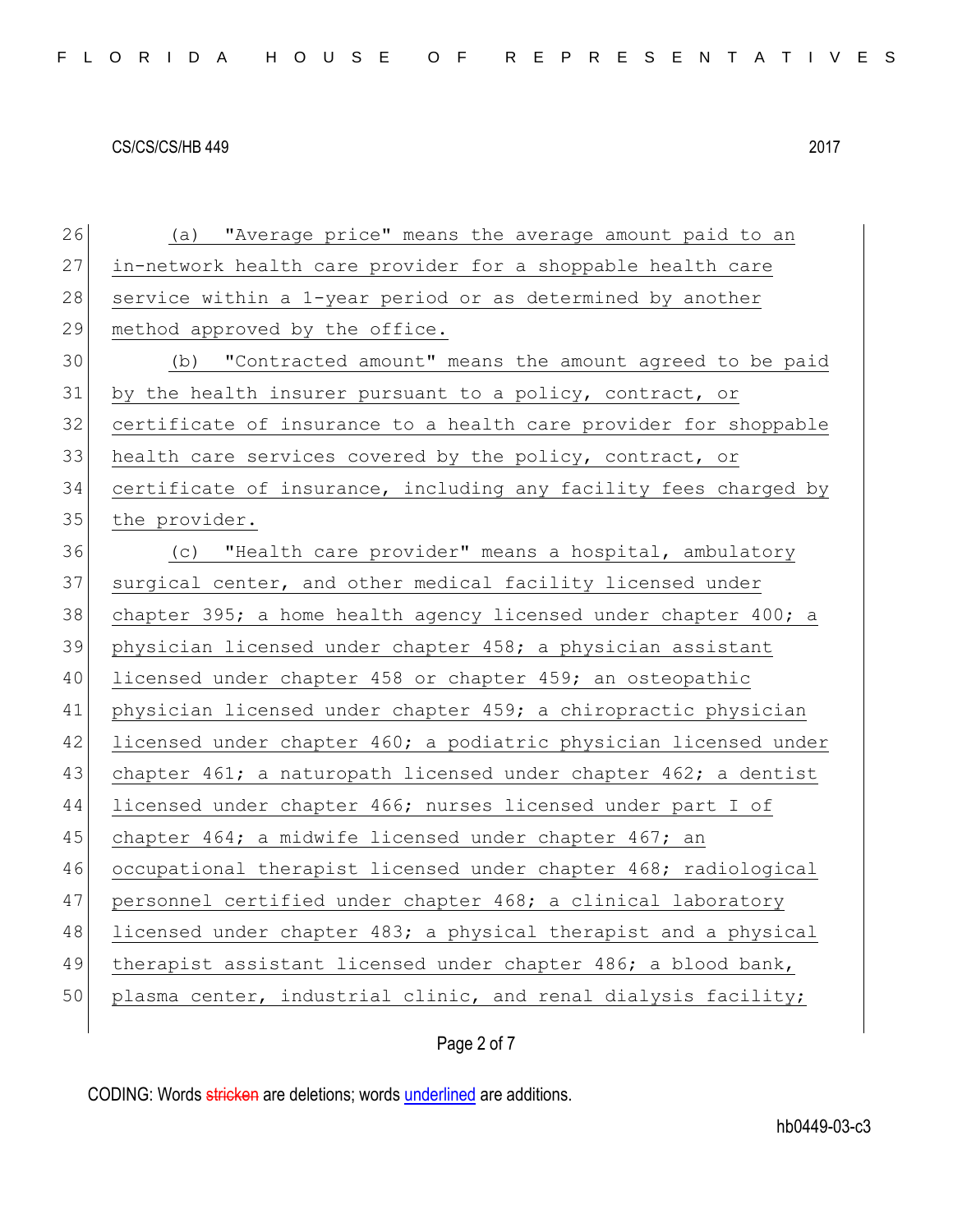| 51 | or a professional association, partnership, corporation, joint  |
|----|-----------------------------------------------------------------|
| 52 | venture, or other association for professional activity by      |
| 53 | health care providers.                                          |
| 54 | "Health insurer" means an authorized insurer offering<br>(d)    |
| 55 | an individual or group insurance policy that provides major     |
| 56 | medical or similar comprehensive coverage or a health           |
| 57 | maintenance organization as defined in s. 641.19. The term does |
| 58 | not include the state group health insurance program provided   |
| 59 | under s. 110.123.                                               |
| 60 | (e) "Shared savings incentive program" means a cash             |
| 61 | incentive program established by a health insurer pursuant to   |
| 62 | this section.                                                   |
| 63 | "Shoppable health care service" means a nonemergency<br>(f)     |
| 64 | health care service for which an insured may receive a cash     |
| 65 | payment under a shared savings incentive program. Shoppable     |
| 66 | health care services include:                                   |
| 67 | Clinical laboratory services.<br>1.                             |
| 68 | Infusion therapy.<br>2.                                         |
| 69 | Inpatient and outpatient surgical procedures.<br>3.             |
| 70 | Obstetrical and gynecological services.<br>4.                   |
| 71 | Outpatient nonsurgical diagnostic tests and procedures.<br>5.   |
| 72 | Physical and occupational therapy services.<br>6.               |
| 73 | Radiology and imaging services.<br>$\frac{1}{2}$ .              |
| 74 | A health insurer's website must provide a method for<br>(3)     |
| 75 | an insured or prospective insured to request and obtain         |
|    |                                                                 |

Page 3 of 7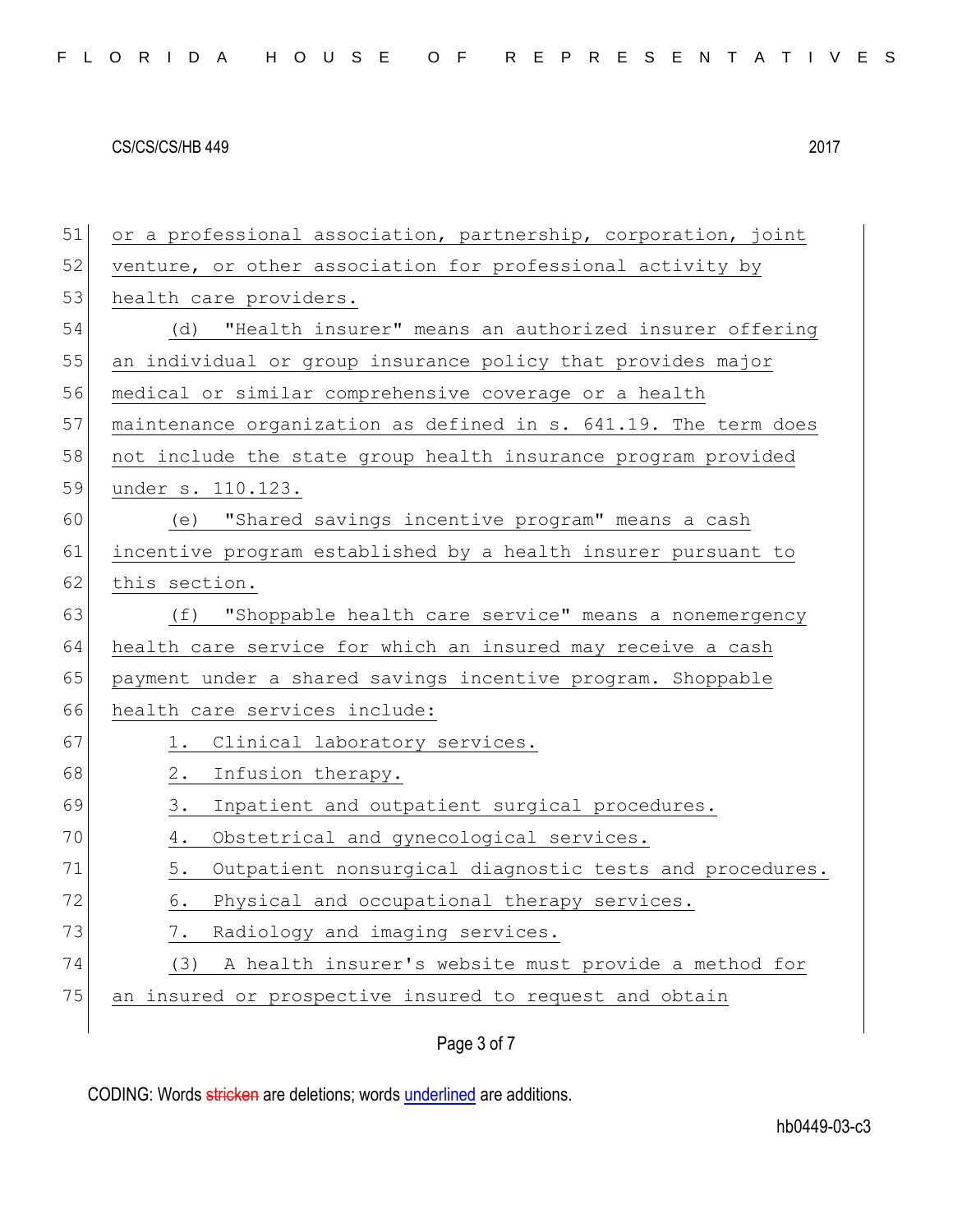76 information on the contracted amount for a shoppable health care 77 service from a health care provider and to compare the average 78 price among health care providers. The website must provide 79 information relating to the quality of each shoppable health 80 care service from each health care provider, if available. 81 (4) Upon the request of an insured, a health insurer must 82 provide a good faith estimate of the contracted amount and the 83 estimated amount of copayments, deductibles, and other cost-84 sharing responsibilities for health care services and procedures 85 within 2 working days after the request for both in-network and 86 out-of-network providers. The health insurer must notify the 87 insured that the estimate may differ from the actual amount the 88 insured will be responsible to pay due to unforeseen 89 circumstances that arise out of the proposed nonemergency 90 service or procedure. 91  $(5)$  For the plan year beginning on or after January 1, 92 2018, and for each plan year thereafter, a health insurer must 93 implement a shared savings incentive program to provide a cash 94 payment to an insured when the insured obtains a shoppable 95 health care service at a price that is less than the average 96 price for that service. 97 (a) The amount of the shared savings incentive program 98 payment may be calculated as a percentage between the contracted 99 amount and the average price, or by an alternative method 100 approved by the office.

#### Page 4 of 7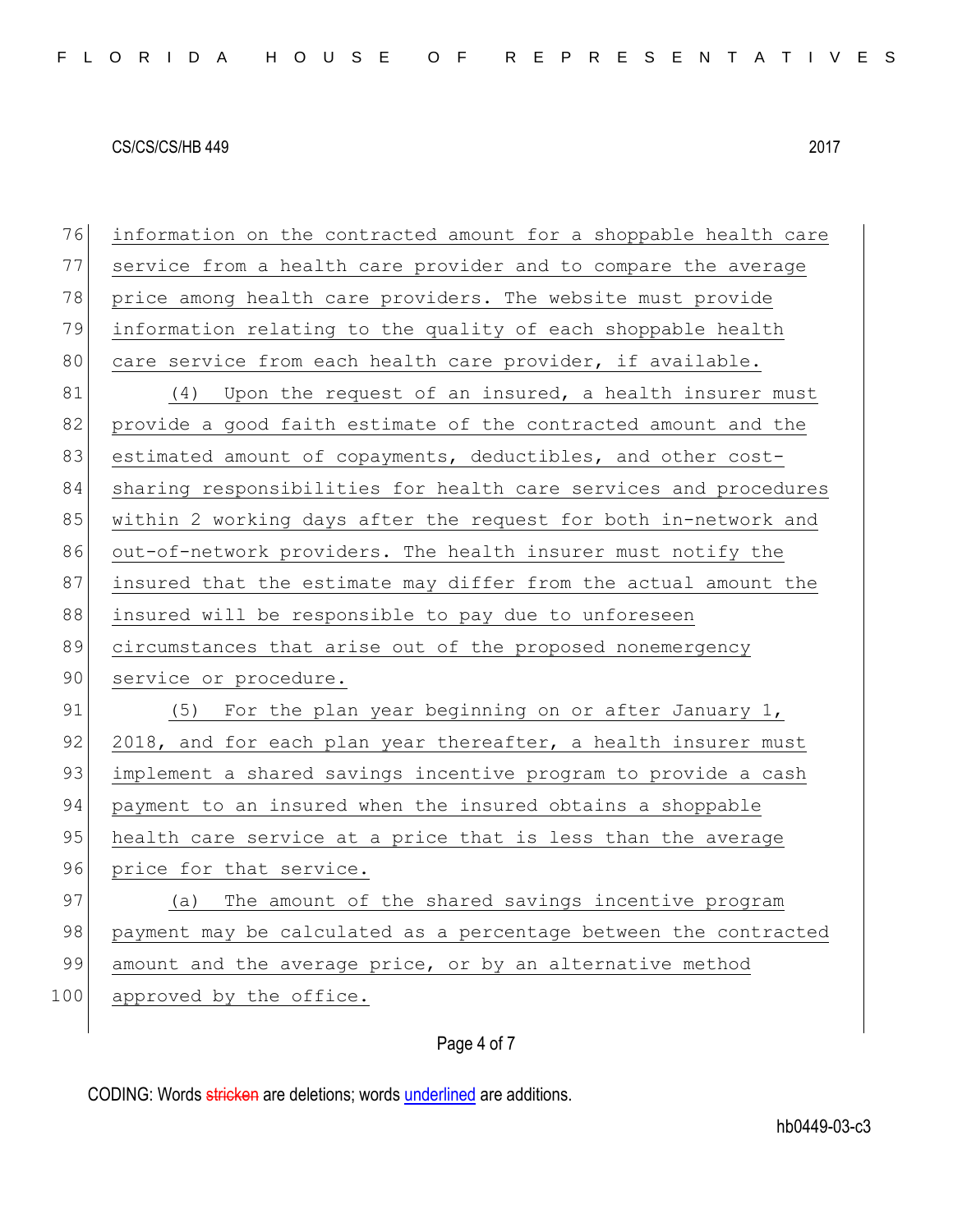101 (b) The amount of the cash payment to the insured must be 102 at least 50 percent of the health insurer's saved costs for each 103 shoppable health care service paid to the health care provider 104 as compared with the average price. 105  $\vert$  (c) If an insured elects to receive a shoppable health 106 care service from an out-of-network health care provider for a 107 price that is less than the average price, the health insurer 108 must treat such service as if it is provided by an in-network 109 health care provider for purposes of calculating the shared 110 savings incentive program payment. 111 (d) A health insurer is not required to provide a cash 112 payment under the shared savings incentive program to an insured 113 when the health insurer's saved cost is less than \$50. 114 (e) A cash payment made by a health insurer in accordance 115 with this section is not an administrative expense for rate 116 development or rate filing purposes. 117 (6) The shared savings incentive program must be a 118 component part of the policy, contract, or certificate of 119 insurance provided by the health insurer. Annually and at the  $120$  time of enrollment or renewal, a health insurer must notify each 121 insured of the shared savings incentive program. 122 (7) A health insurer must file a description of the shared 123 savings incentive program on a form prescribed by the office. 124 The office must review the filing to determine if the program 125 complies with the requirements of this section.

#### Page 5 of 7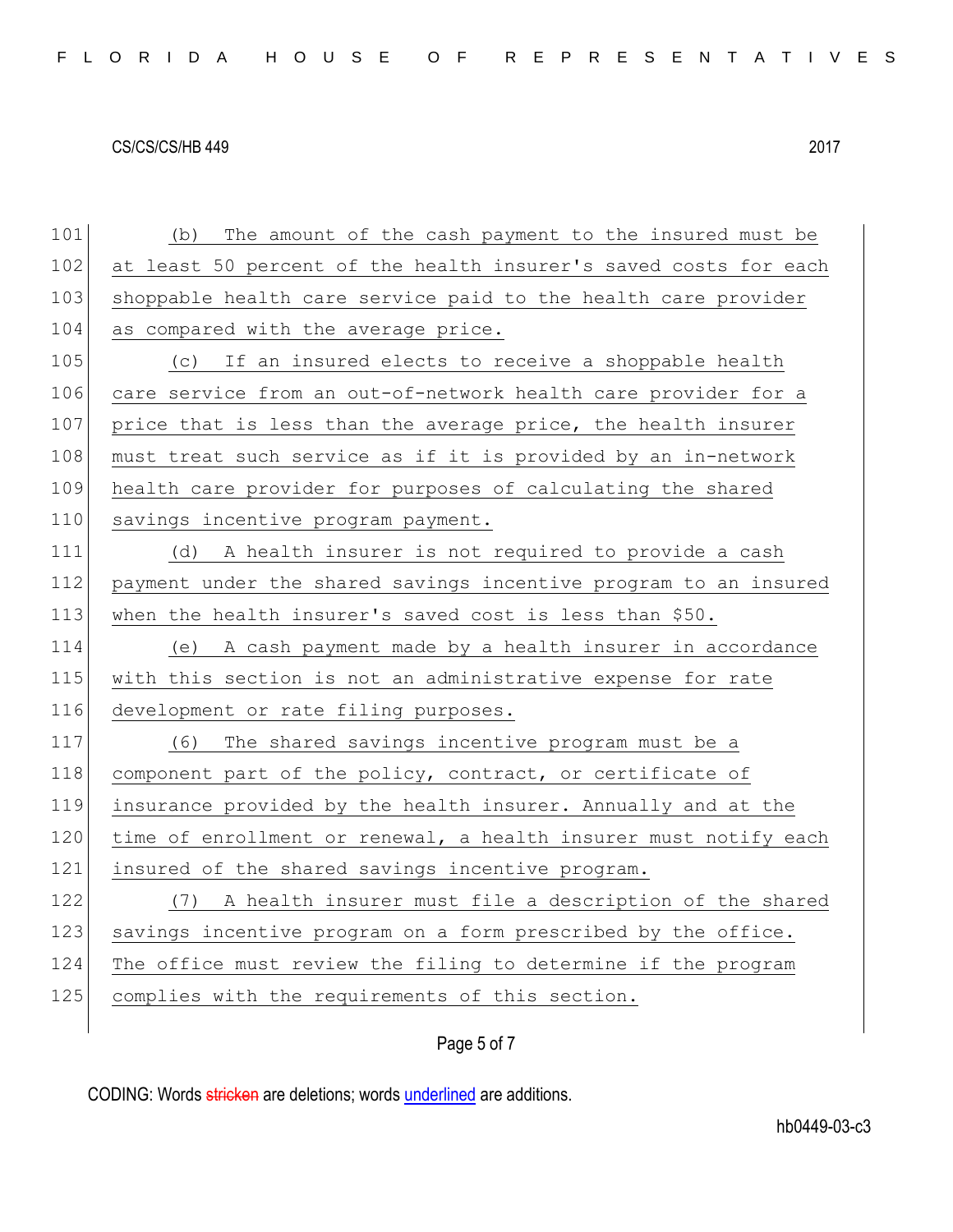|  |  |  |  |  |  |  |  |  |  | FLORIDA HOUSE OF REPRESENTATIVES |  |  |  |  |  |  |  |  |  |  |  |  |  |  |  |  |
|--|--|--|--|--|--|--|--|--|--|----------------------------------|--|--|--|--|--|--|--|--|--|--|--|--|--|--|--|--|
|--|--|--|--|--|--|--|--|--|--|----------------------------------|--|--|--|--|--|--|--|--|--|--|--|--|--|--|--|--|

| 126 | A health insurer must file an annual report with the<br>(8)      |
|-----|------------------------------------------------------------------|
| 127 | office of its shared savings incentive program by March 1, 2018, |
| 128 | and each year thereafter. The report must include:               |
| 129 | The total number of cash payments made pursuant to<br>(a)        |
| 130 | this section for the calendar year.                              |
| 131 | Each shoppable health care service, by category, for<br>(b)      |
| 132 | which a cash payment was made.                                   |
| 133 | The average amount of cash payments.<br>(C)                      |
| 134 | The total amount saved by the health insurer when<br>(d)         |
| 135 | compared with the average price for each shoppable health        |
| 136 | service category.                                                |
| 137 | The total number of insureds and the percentage of<br>(e)        |
| 138 | total insureds who participated.                                 |
| 139 | (9) (a) The office may impose an administrative penalty of       |
| 140 | no more than \$5,000 per violation per day upon a health insurer |
| 141 | for failure to comply with this section. A fine imposed under    |
| 142 | this section may be in addition to other penalties or fines      |
| 143 | authorized by the insurance code.                                |
| 144 | If a health insurer fails to meet the filing<br>(b)              |
| 145 | requirements under this section and does not submit the filing   |
| 146 | within 30 days after the due date, the office may order the      |
| 147 | health insurer to discontinue issuing policies, contracts, or    |
| 148 | certificate of insurance until the filing requirements have been |
| 149 | fulfilled.                                                       |
| 150 | The office may revoke or suspend for at least 12<br>(C)          |
|     |                                                                  |

Page 6 of 7